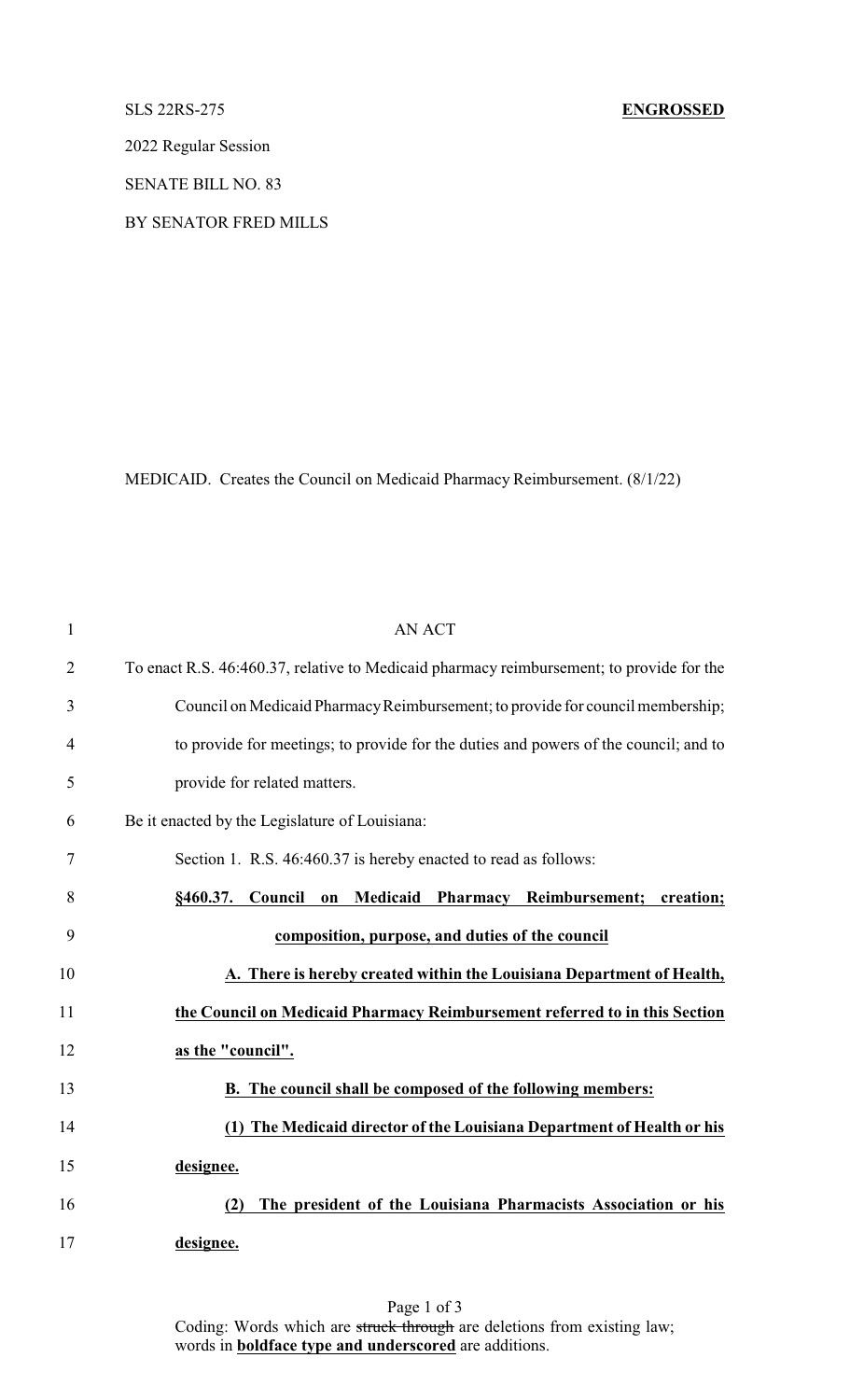| $\mathbf{1}$   | (3) The president of the Louisiana Independent Pharmacies Association               |
|----------------|-------------------------------------------------------------------------------------|
| $\overline{2}$ | or his designee.                                                                    |
| 3              | (4) A representative of the Louisiana Alliance of Retail Pharmacies                 |
| 4              | appointed by the executive director of the Louisiana Retailers Association.         |
| 5              | (5) The president of the National Association of Chain Drug Stores or               |
| 6              | his designee.                                                                       |
| 7              | (6) One pharmacist appointed by the chairman of the Senate Committee                |
| 8              | on Health and Welfare.                                                              |
| 9              | (7) One pharmacist appointed by the chairman of the House Committee                 |
| 10             | on Health and Welfare.                                                              |
| 11             | Three licensed pharmacists appointed by the Louisiana Board of<br>(8)               |
| 12             | Pharmacy who are not currently serving on the board. The board shall strive         |
| 13             | to ensure its appointments demonstrate race, gender, ethnic, and geographical       |
| 14             | diversity.                                                                          |
| 15             | C.(1) Members of the council provided for in Paragraphs (B)(1) through              |
| 16             | (B)(5) of this Section shall serve a term commensurate with their tenure in the     |
| 17             | qualifying office. Appointed members of the council provided for in Paragraphs      |
| 18             | (B)(6) through (B)(8) of this Section shall serve at the pleasure of the appointing |
| 19             | authority. Designees of members shall serve at the pleasure of the designating      |
| 20             | member not to exceed the term of the designating member.                            |
| 21             | Six members shall constitute a quorum for the transaction of all<br>(2)             |
| 22             | business. The members shall elect a chairperson and vice chair whose duties         |
| 23             | shall be established by the council. The member elected to serve as chairperson     |
| 24             | shall fix a time and place for regular meetings of the council, which shall meet    |
| 25             | at least quarterly. The council shall establish policies and procedures necessary   |
| 26             | to carry out its duties.                                                            |
| 27             | (3) Members of the council shall serve without compensation.                        |
| 28             | The secretary shall designate the appropriate staff to provide<br>(4)               |
| 29             | support to the council and supply data regarding Medicaid pharmacy claims to        |